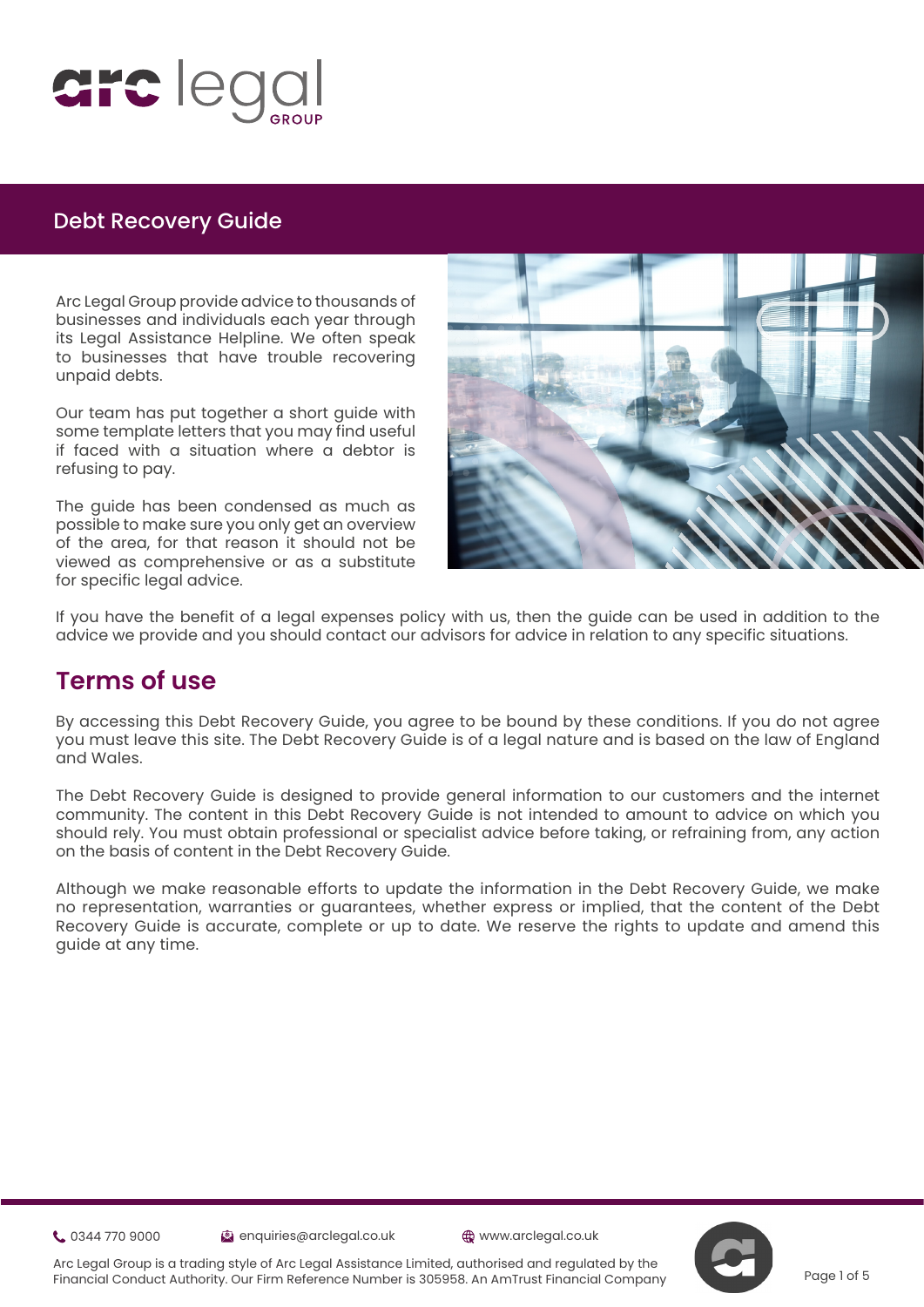

## **Contracts**

The vast majority of debts will arise out of a contract, usually for goods or services provided to a third party. Therefore, in order for the debt to be recoverable there must be a binding contract in place.

For [a](https://www.justice.gov.uk/courts/procedure-rules/civil/protocol)ny contract to exist there must be:

- An offer
- **Acceptance**
- Consideration (pay), and
- An intention to create legal relations

While it is possible for these elements to exist without a written contract, it will be much more difficult to enforce and prove what the agreed terms actually were. For that reason, it is always preferable to have a clear written agreement in place and always make sure the agreement is signed by the other party.

When putting together written agreements you should always consider who you are dealing with, is the other party a consumer or a trader? If you are providing goods or services to a consumer, they will have increased rights. It is always preferable to have an agreement drawn up professionally. Consumers have specific rights under:

- The Consumer Rights Act 2015
- ◊ The Consumer Contracts (information, Cancellation and Additional Charges) Regulations 2013

In certain circumstances the failure to provide certain information can, in itself, make an agreement unenforceable.

# **Initial contact**

If you have a clear agreement in place and a payment is missed or not paid, it is usually worth sending one or two reminder letters explaining:

- How much is owed
- What it is for
- When it became due

You could also provide:

- Your full details and full details of the person who owes the money, names addresses etc.
- Copies of any paperwork related to the debt
- When you expect payment, for example within the next 7 days
- Details of how the debtor can get in touch if they are experiencing financial difficulties
- Details of how the debtor can dispute the debt
- Details of any interest or other charges that could be payable if the debt isn't paid

*\*See Letters 1 and 2 in 'Debt Recovery Letters' document.*



- 0344 770 9000 enquiries@arclegal.co.uk www.arclegal.co.uk
	-

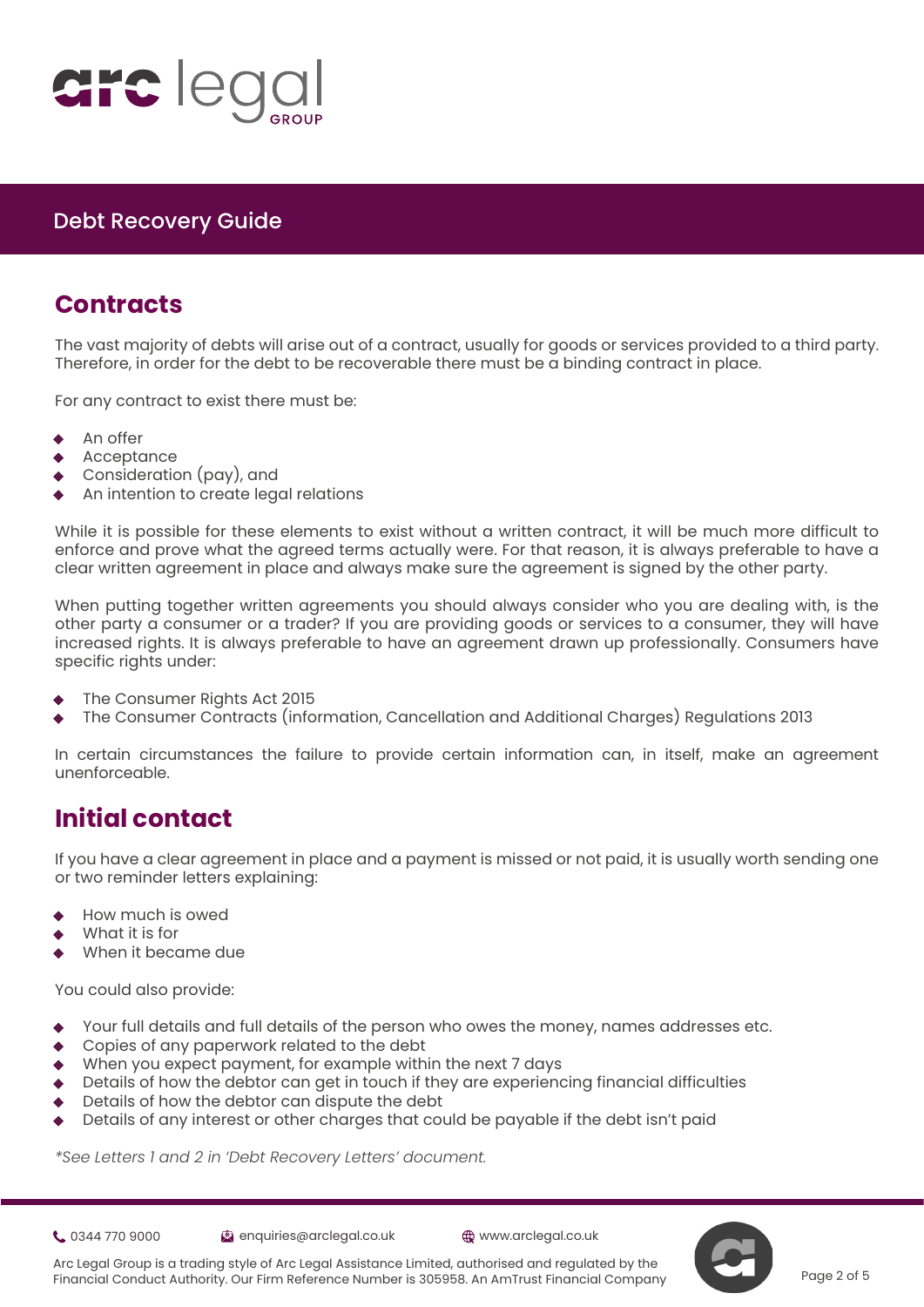

 you can. This could include giving them more time to pay, or arranging a payment plan with them. If someone is experiencing financial difficulties, you should look to try and help them settle the debt as best

If these reminder letters don't work, then you have to consider your options carefully.

Me[di](https://www.justice.gov.uk/courts/procedure-rules/civil/protocol)ation or alternative dispute resolution

These options are increasingly being seen as a way to avoid court action. The Consumer Rights Act 2015 specifically refers to Alternative Dispute Resolution and many organisations have an obligation to refer consumers to an independent body who can get involved to help resolve a dispute.

You may find the courts are more favourable to those who have attempted to resolve disputes through negotiation or mediation first. You will usually need to demonstrate to the court you have at least tried to deal with a matter informally.

If mediation or negotiation breaks down, you can still consider taking the matter to court.

## **Debt recovery agents**

Certain companies specialise in debt recovery. They may be able to assist you in recovering a debt for a fixed fee or they may take a percentage of the amount they recover.

You should note that debt receiver agents may not be legally qualified.

# **Court proceedings**

You should always seek legal advice before taking a matter to court and we would always recommend that you have professional help in any matter that goes before a court.

Most debt claims under £10,000 will be dealt with in a County Court and allocated to the small claims track, often referred to as the Small Claims Court.

While the small claims track is meant to be less complicated, you are still required to comply with the Civil Procedure Rules.

You should consider the following before taking someone to court:

- There is never a guarantee of winning at court, even the strongest case can lose as ultimately the Judge will make the decision
- Court proceedings can be costly, even without a solicitor there are various fees that have to be paid throughout the process
- Court proceedings can be time consuming, you will probably need to attend court if the matter goes to a hearing. This should be factored into the overall cost of the claim
- If you lose you may have to pay the other sides costs

- 0344 770 9000 enquiries@arclegal.co.uk www.arclegal.co.uk
- 



Arc Legal Group is a trading style of Arc Legal Assistance Limited, authorised and regulated by the Financial Conduct Authority. Our Firm Reference Number is 305958. An AmTrust Financial Company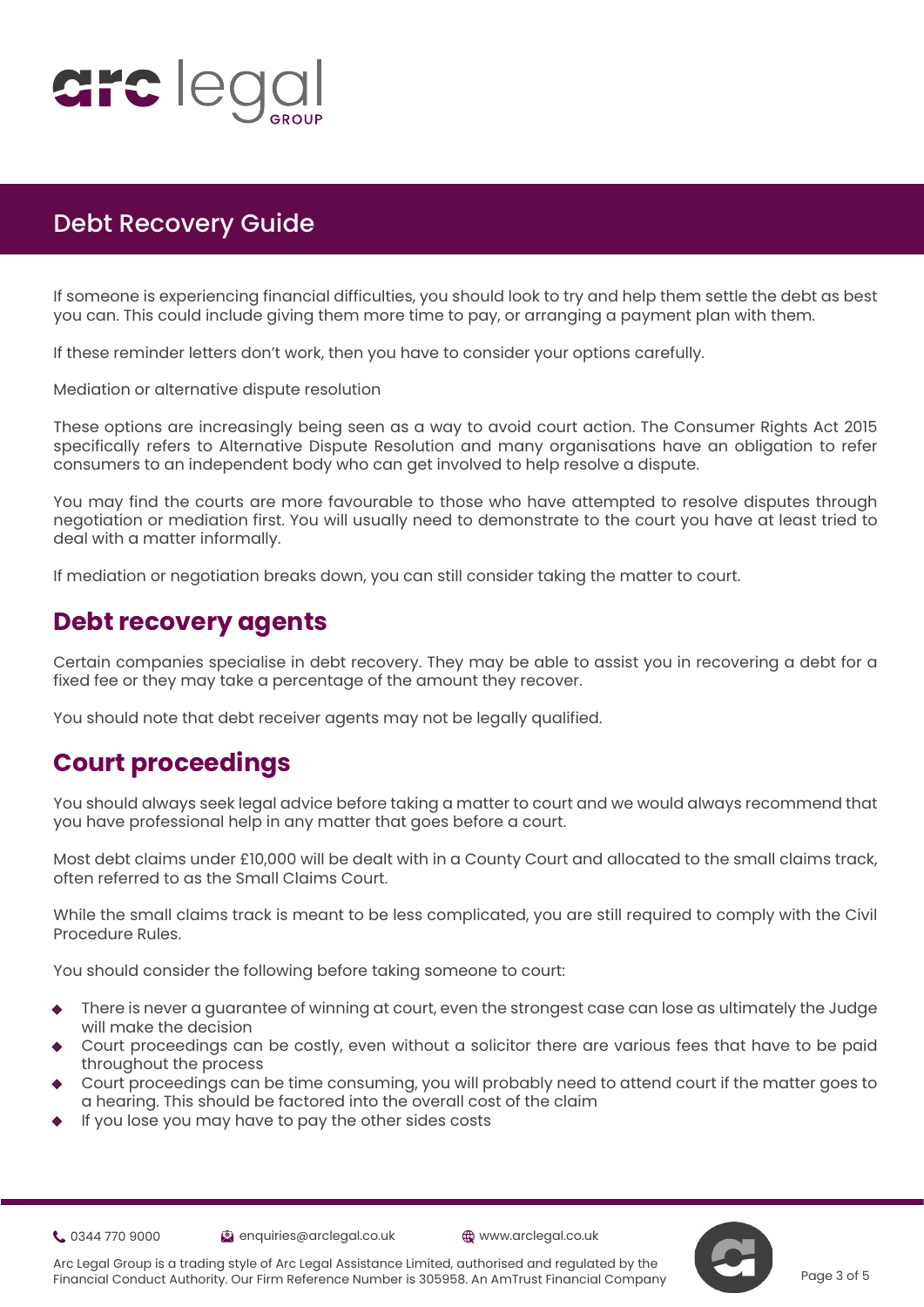

 ◊ Having a judgement against someone doesn't give you a guarantee they will pay what they owe. You may have to go back to court to enforce the judgement and this can be time consuming and expensive. Even then, if they have no assets or funds you may not get payment.

Court proceedings should be seen as a last resort. If you decide you are going to consider taking someone to c[o](https://www.justice.gov.uk/courts/procedure-rules/civil/protocol)urt you should send them a 'letter before claim' in the first instance.

As of the 1<sup>st</sup> October 2017 any letter before claim related to a debt owed by an individual to a business (including a sole trader) must be sent in accordance with the Pre-Action Protocol for Debt Claims contained in the Civil Procedure Rules.

The letter before claim should include an Information Sheet, a Reply Form and a Financial Statement.

*\*See Letter 3: Letter before claim in 'Debt Recovery Letters' document. \*See Information Sheet in 'Debt Recovery Letters' document. \*See Reply Form in 'Debt Recovery Letters' document. \*See Financial Statement in 'Debt Recovery Letters' document.*

# **Without prejudice settlement**

Without prejudice is a legal term that is usually used when one party wants to make an offer to resolve a dispute but they don't want that offer to prejudice their position if the matter has to go to court at a later date. If used properly any negotiations done, or offers made, on a without prejudice basis will not be seen by the courts if those negotiations break down.

The courts may however take those negotiations into account when considering making a costs order against someone who has unreasonably refused to settle a matter. This is why you may see the phrase 'without prejudice save as to costs'.

Settlement can be a great option to consider. You may be offering to settle the matter for a reduced fee, but it can mean getting at least some of the debt quickly and without the hassle or cost of going through a Court procedure.

*\*See Letter 4: Without prejudice settlement in 'Debt Recovery Letters' document.*

0344 770 9000 enquiries@arclegal.co.uk www.arclegal.co.uk





Arc Legal Group is a trading style of Arc Legal Assistance Limited, authorised and regulated by the Financial Conduct Authority. Our Firm Reference Number is 305958. An AmTrust Financial Company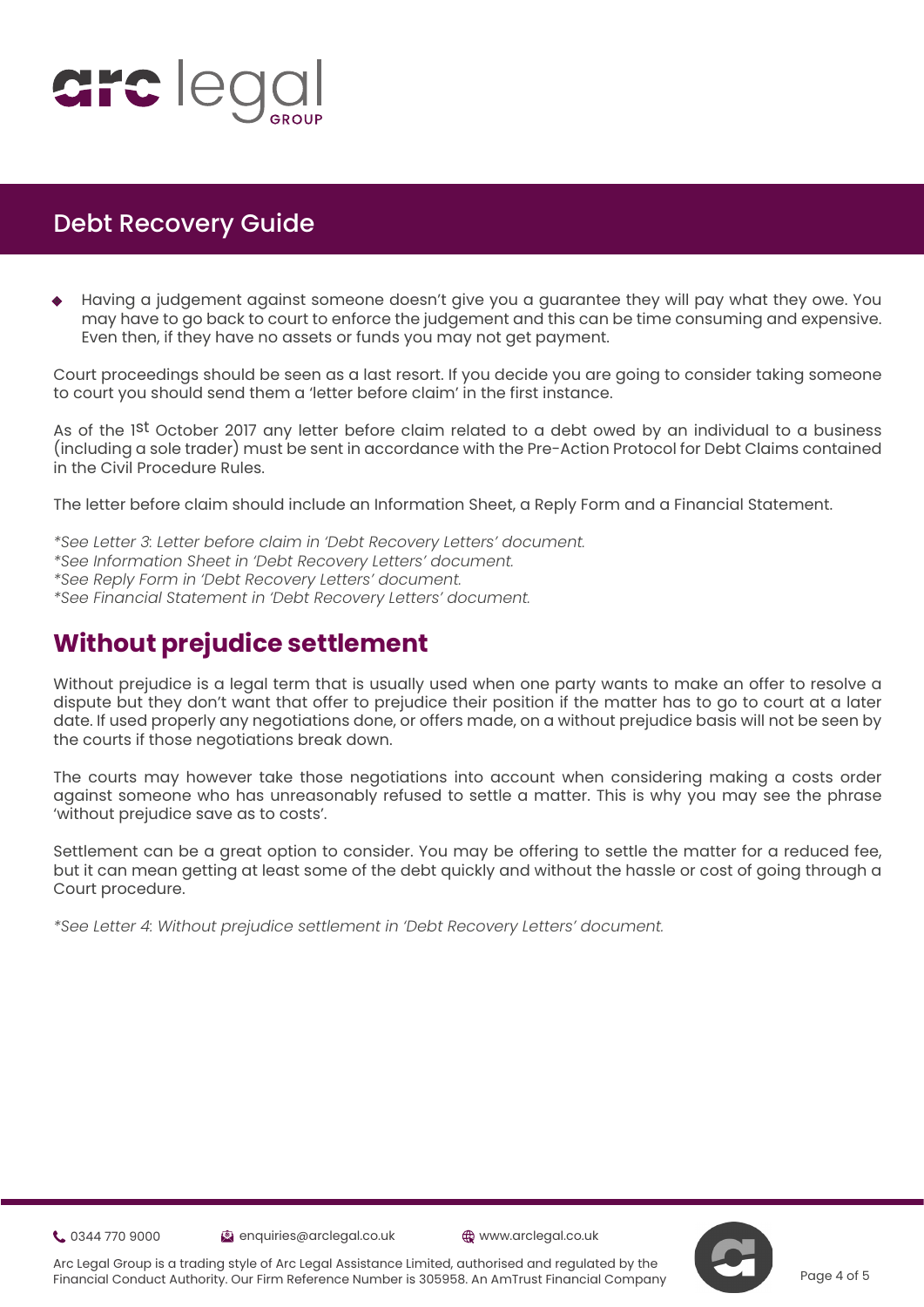

# **Filling in the Reply Form**

If you have not been able to resolve the matter by speaking to the business, you should fill in the Reply Form that was provided with the letter from the business, and then send it back to the business. You should complete the Reply Form with as much information as possible to avoid court action being taken aga[in](https://www.justice.gov.uk/courts/procedure-rules/civil/protocol)st you.

#### *How long do I have to fill in the Reply Form?*

You only have 30 days from the date at the top of the letter from the business to send back the Reply Form. If the business does not get your Reply Form within 30 days, it could take you to court in relation to the debt. Make sure you allow time for posting.

If a court orders you to pay an amount of money (called "having judgment entered against you"), details of the judgment will usually be entered on the Register of Judgments, Orders and Fines. Most entries stay on the Register for 6 years unless you pay the amount you owe within one month of the judgment.

Organisations such as banks, building societies and credit companies use the information on the Register when someone applies for credit, such as a loan or overdraft. It helps them decide whether or not that person would be able to pay off a debt.

#### *What happens if I fill in and return the Reply Form in time?*

If you return the Reply Form within 30 days, you and the business will have at least a further 30 days to discuss the debt, or for you to seek debt advice, before the business takes you to court. During that time, you should discuss with the business how you can resolve the matter, ideally without going to court.

If you request more information in the Reply Form, the business must wait at least 30 days after it gives you that information before taking you to court.

#### *Where can I find out more?*

This Information Sheet, in 'Debt Recovery Letters' document, is a summary of your rights and responsibilities under the Pre-Action Protocol for Debt Claims. Where a business and an individual disagree about a debt claim, the Protocol tells them what they should do before they go to court. If you want to know more, the full Protocol is available at <https://www.justice.gov.uk/courts/procedure-rules/civil/protocol>

0344 770 9000 enquiries@arclegal.co.uk www.arclegal.co.uk





Arc Legal Group is a trading style of Arc Legal Assistance Limited, authorised and regulated by the Financial Conduct Authority. Our Firm Reference Number is 305958. An AmTrust Financial Company

Page 5 of 5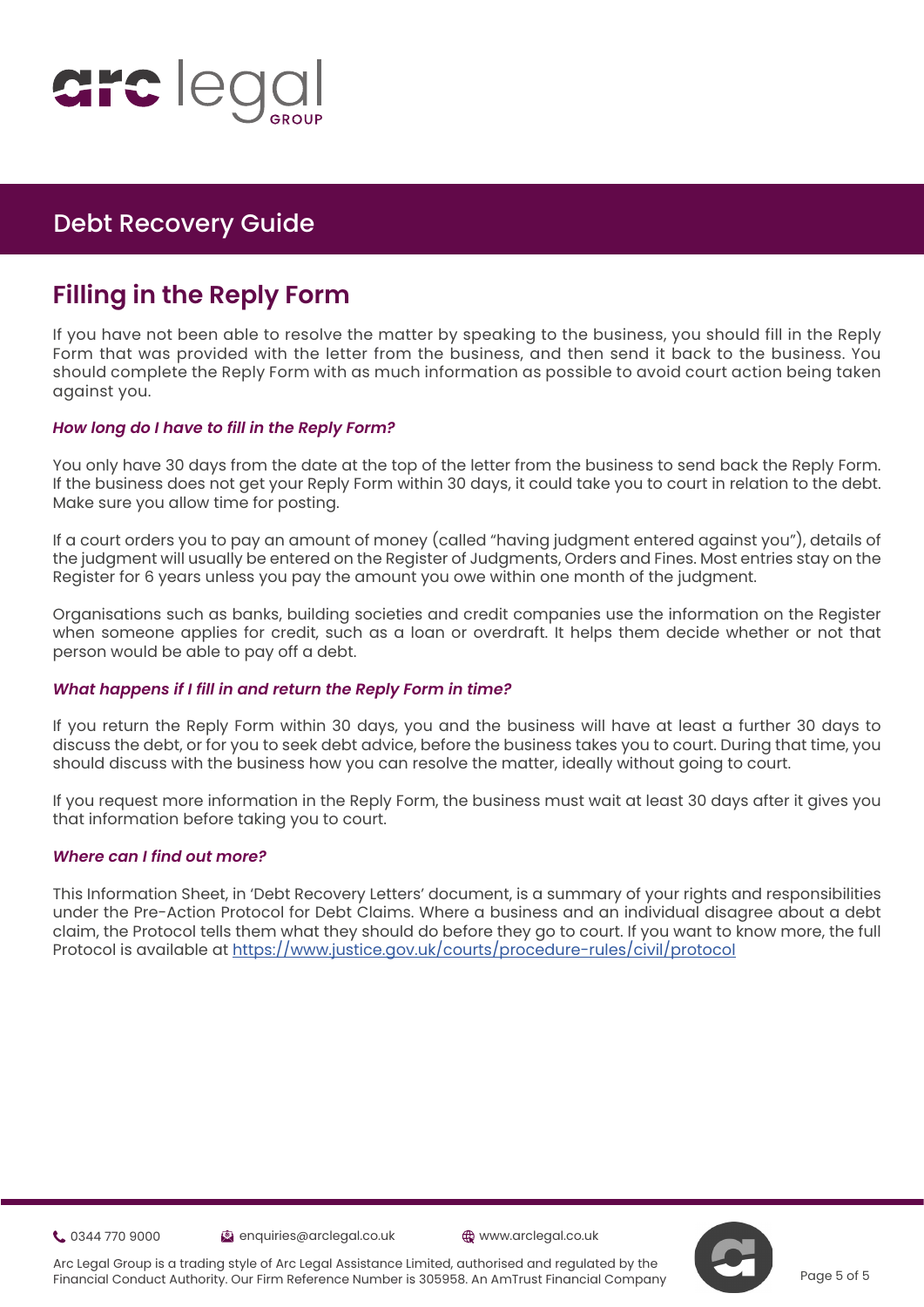## **Debt recovery letters**

### **Letter 1: Reminder**

Dear *[CUSTOMER]*

#### **Outstanding fee**

I write in relation to your outstanding fee of *[AMOUNT]* that has been due since *[DATE]*.

We would be grateful if you could give this matter your full attention and payment should be made within the next 7 days *[IF APPROPRIATE INSERT PAYMENT METHODS (BANK ACCOUNT, CHEQUE ETC.)]*.

If you have already made payment, kindly ignore this letter.

Yours sincerely

### **Letter 2: Reminder**

Dear *[CUSTOMER]*

#### **Outstanding fee**

I write further to my letter dated *[DATE]*. Despite my letter a fee of *[AMOUNT]* remains outstanding and has been due since *[DATE]*.

I would like to remind you that you entered into a binding agreement on *[DATE]* for the provision of *[DETAILS OF REASON FEE IS DUE]*. I enclose a copy of the agreement that clearly sets out your obligations.

*[IF NOTICE OR INTEREST PAYMENTS ARE DUE, HIGHLIGHT CLAUSES IN THE CONTRACT]*

If you are experiencing any financial difficulties or consider we have made a mistake about the amount you owe it is important you contact us immediately. If you contact us we can discuss any concerns you have and may, in certain circumstances be able to arrange a re-payment plan.

We would be grateful if you could give this matter your full attention and payment should be made within the next 7 days *[IF APPROPRAITE INSERT PAYMENT METHODS (BANK ACCOUNT, CHEQUE ETC.)]*.

If you have already made payment, kindly ignore this letter.

Yours sincerely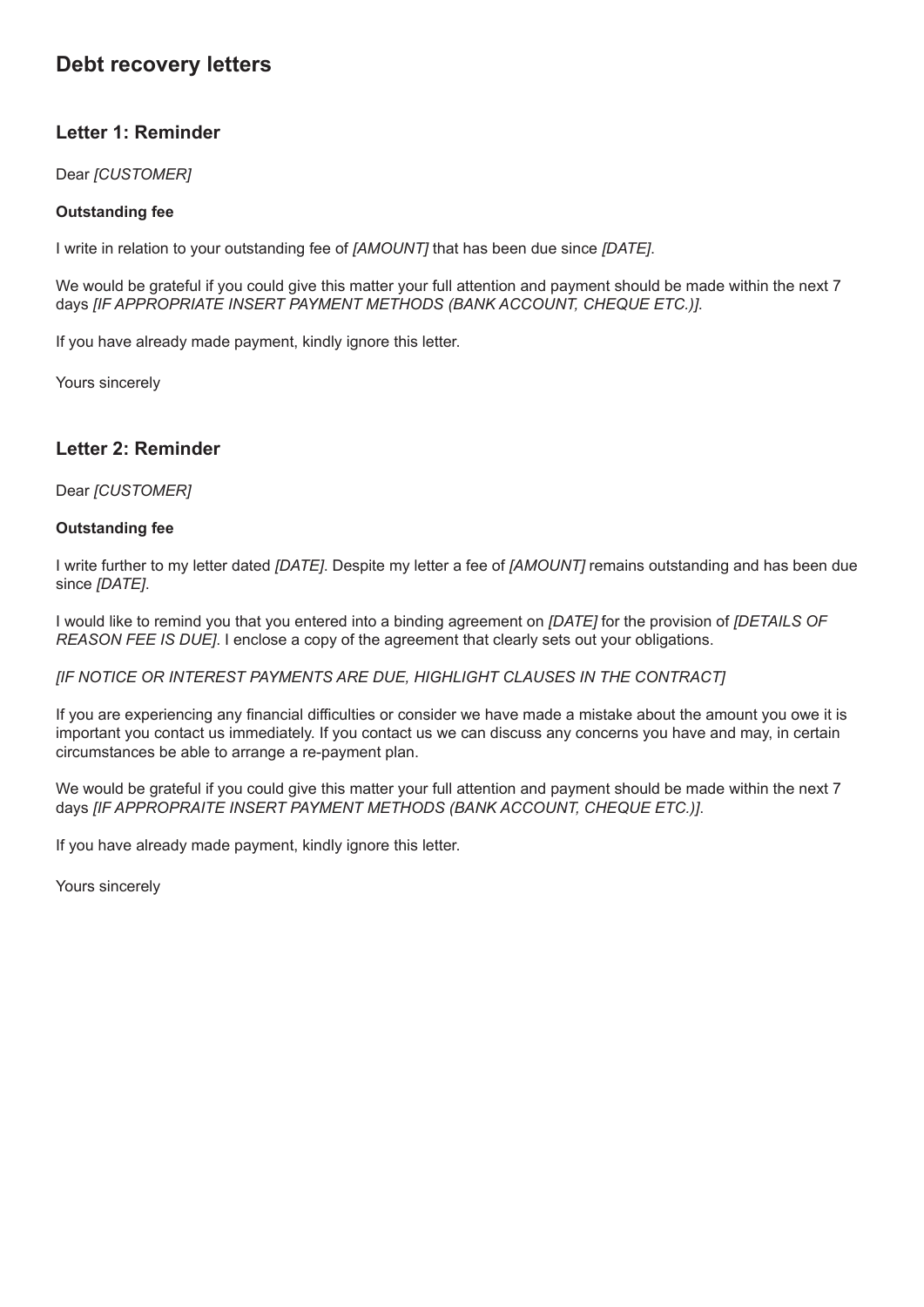### **Letter 3: Letter before claim**

#### Dear [CUSTOMER]

#### **Letter before claim**

I write further to my previous letters dated *[DATES]*. Despite these letters a fee of *[AMOUNT]* remains outstanding and has been due since *[DATE]*.

This letter is being sent to you in accordance with the Pre-Action Protocol for Debt Claims contained in the Civil Procedure Rules.

I would like to remind you that you entered into a binding agreement on *[DATE]* for the provision of *[DETAILS OF REASON FEE IS DUE]*. I enclose a copy of the Agreement that clearly sets out your obligations. This Agreement also sets out how the above fee has been calculated.

*[IF NOTICE OR INTEREST PAYMENTS ARE DUE, HIGHLIGHT CLAUSES IN THE CONTRACT AND EXPLAIN HOW THEY HAVE BEEN CALCULATED. YOU SHOULD ALSO EXPLAIN IF THESE AMOUNTS ARE CONTINUING TO ACCRUE].*

The debt can be paid by *[SET OUT METHOD OF PAYMENT AND ADDRESS TO WHICH IT CAN BE SENT]*.

If you are experiencing any financial difficulties or consider we have made a mistake about the amount you owe it is important you contact us immediately. If you contact us we can discuss any concerns you have and may, in certain circumstances be able to arrange a re-payment plan. You should also note that free independent advice and assistance can be obtained from the organisations listed in the Information Sheet enclosed with this letter. Please find enclosed:

- Agreement *[DATED]*
- Information Sheet
- **Reply Form**
- Financial Statement
- *• [ANY ADDITIONAL DOCUMENATION RELEVENT TO THE DEBT]*

You should respond to this letter and return, to the above address, the completed Reply Form and Financial Statement within 30 days of the date of this letter *[DATE]*.

I must make you aware that if I do not hear from you within the next 30 days I am considering instigating County Court proceedings against you. If this is necessary, you will be responsible for additional legal costs and interest at a rate of 8% p.a. This course of action is likely to have an adverse impact on your credit rating.

I look forward to hearing from you and I trust Court proceedings will not be necessary.

Yours sincerely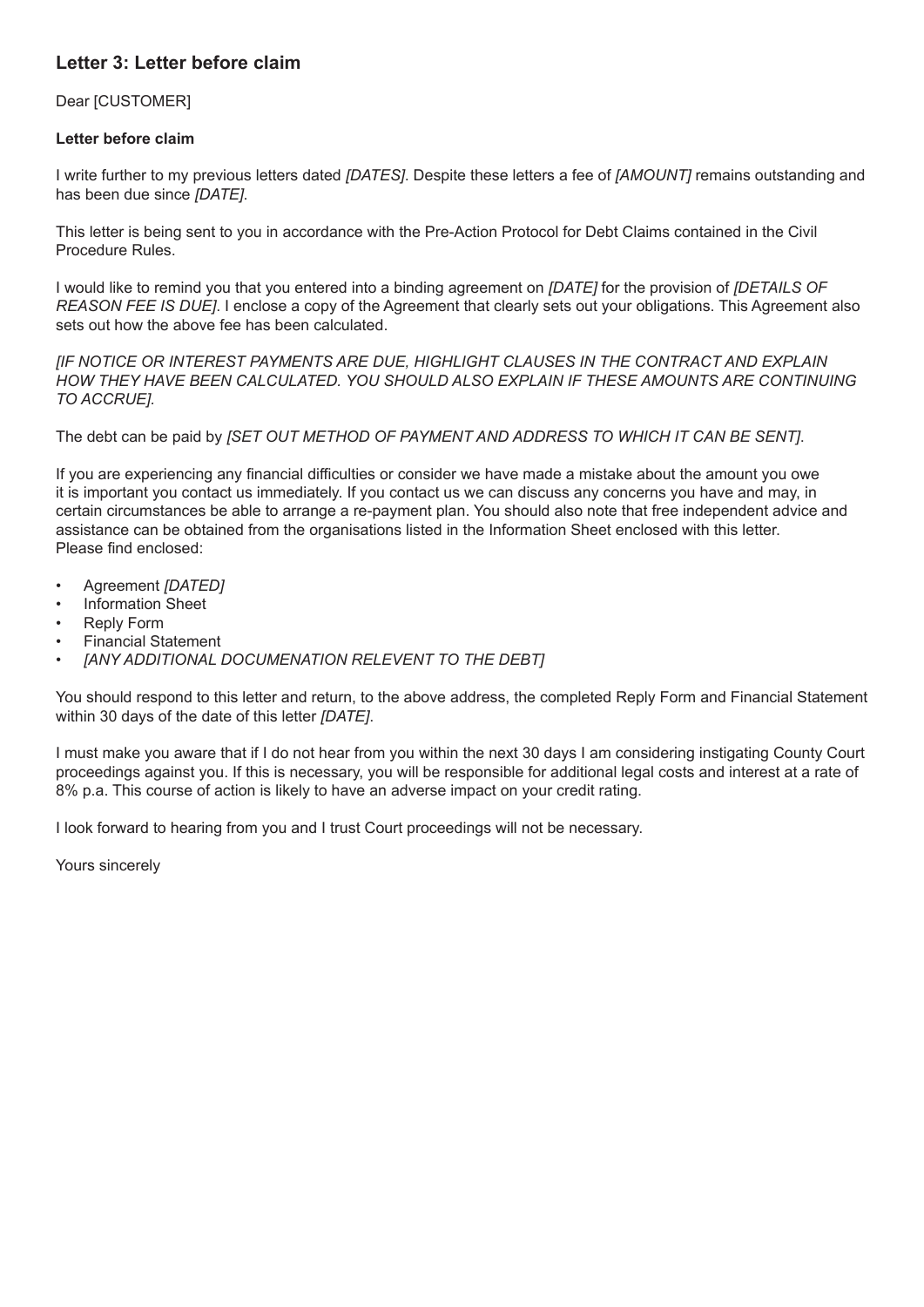### **Information sheet**

You have received this notice because a business intends to take you to court in relation to a debt. This notice tells you what to do next, including how to avoid court action. Please read it carefully.

What should I do now to make sure I am not taken to court unnecessarily?

Read the enclosed letter from the business very carefully. Think about whether you owe the debt and whether the amount is correct. The letter should provide information about how much money you owe and any interest and fees added to the debt. If it doesn't, ask the business for more information.

Once you have read the letter, consider the following options.

#### **• Seeking debt advice**

If you are in financial difficulty or need advice to help you work out whether you owe the debt, or how you might pay the debt, contact a debt advisor (particularly if you haven't been in contact with the business for a number of years).

The following organisations offer free, impartial and non-judgemental advice:

| Citizens Advice                   | 03444 111 444 (England)<br>03444 772 020 (Wales) | www.citizensadvice.org.uk     |
|-----------------------------------|--------------------------------------------------|-------------------------------|
| Civil Legal Advice                | 0345 345 4345                                    | www.gov.uk/civil-legal-advice |
| <b>StepChange Debt Charity</b>    | 0800 138 1111 (Freephone)                        | www.stepchange.org            |
| <b>National Debtline</b>          | 0808 808 4000 (Freephone)                        | www.nationaldebtline.org      |
| AdviceUK                          | 0300 777 0107                                    | www.adviceuk.org.uk           |
| <b>Christians Against Poverty</b> | 0800 328 0006 (Freephone)                        | www.capuk.org                 |

It is recommended that you get debt advice if you have any doubt about whether you owe the debt or whether you can pay it now.

If you don't have a copy of the agreement (contract) between you and the business, and you need this to decide what to do next or to help you get debt advice, you can ask the business to provide you with a copy.

#### **• Speaking to the business**

If you agree you owe the debt and want to talk to the business about payment terms, or if you have any questions or concerns, get in touch with the business as soon as possible. Their contact details should be in the letter they sent you.

#### **• Filling in the Reply Form**

If you have not been able to resolve the matter by speaking to the business, you should fill in the Reply Form that was provided with the letter from the business, and then send it back to the business. You should complete the Reply Form with as much information as possible to avoid court action being taken against you.

#### *How long do I have to fill in the Reply Form?*

You only have 30 days from the date at the top of the letter from the business to send back the Reply Form. If the business does not get your Reply Form within 30 days, it could take you to court in relation to the debt. Make sure you allow time for posting.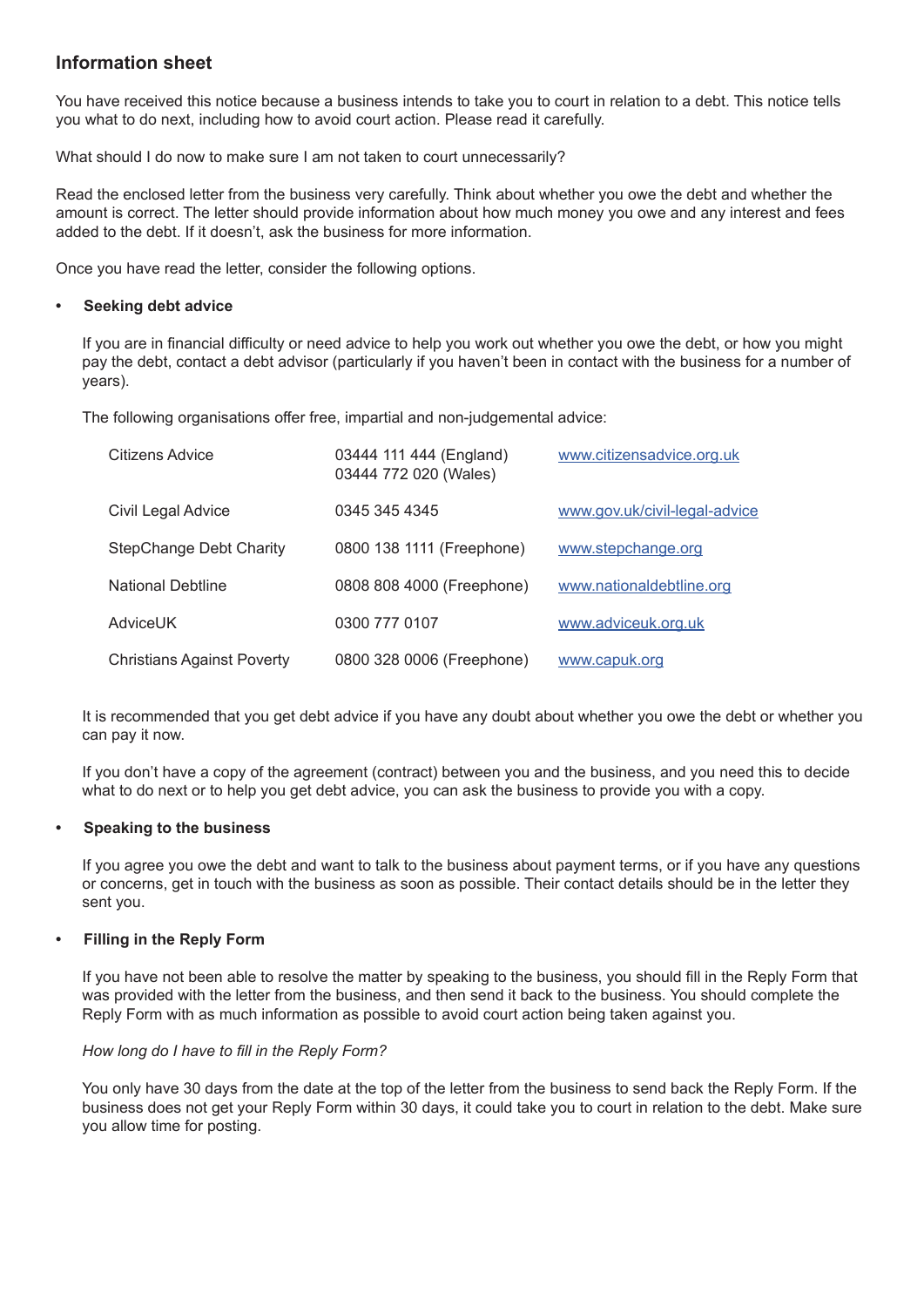If a court orders you to pay an amount of money (called "having judgment entered against you"), details of the judgment will usually be entered on the Register of Judgments, Orders and Fines. Most entries stay on the Register for 6 years unless you pay the amount you owe within one month of the judgment.

Organisations such as banks, building societies and credit companies use the information on the Register when someone applies for credit, such as a loan or overdraft. It helps them decide whether or not that person would be able to pay off a debt.

#### *What happens if I fill in and return the Reply Form in time?*

If you return the Reply Form within 30 days, you and the business will have at least a further 30 days to discuss the debt, or for you to seek debt advice, before the business takes you to court. During that time, you should discuss with the business how you can resolve the matter, ideally without going to court.

If you request more information in the Reply Form, the business must wait at least 30 days after it gives you that information before taking you to court.

#### **Where can I find out more?**

This Information Sheet on page 6 is a summary of your rights and responsibilities under the Pre-Action Protocol for Debt Claims. Where a business and an individual disagree about a debt claim, the Protocol tells them what they should do before they go to court. If you want to know more, the full Protocol is available at: [https://www.justice.gov.uk/](https://www.justice.gov.uk/courts/procedure-rules/civil/protocol.) [courts/procedure-rules/civil/protocol.](https://www.justice.gov.uk/courts/procedure-rules/civil/protocol.)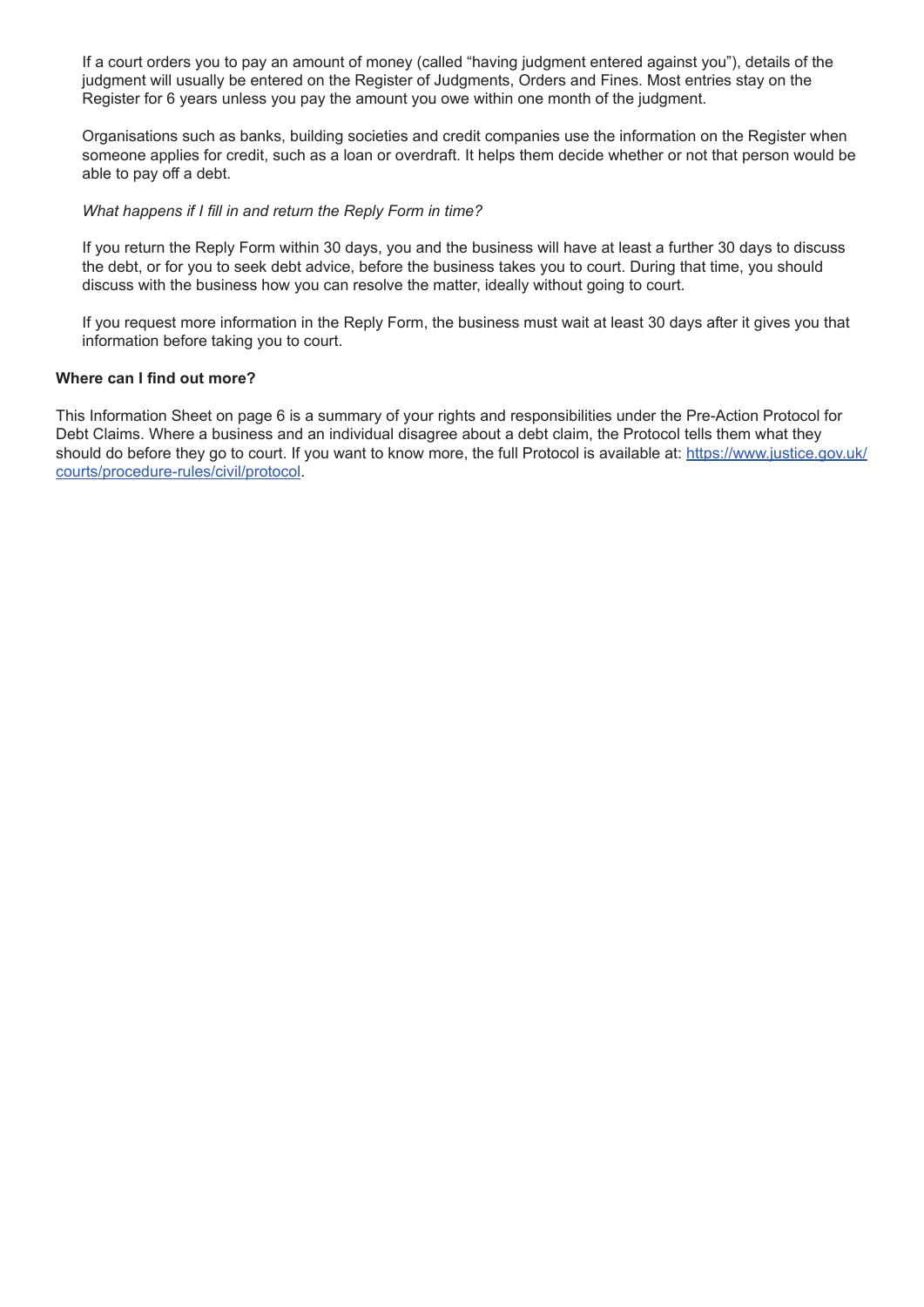### **Reply Form**

YOU HAVE 30 DAYS FROM THE DATE AT THE TOP OF THE ENCLOSED LETTER TO FILL IN AND RETURN THIS FORM.

IF YOU DON'T, IT COULD RESULT IN COURT PROCEEDINGS.

If you have any questions or would like to discuss the debt, please call the business that sent you this form as soon as possible.

| Full name: [ <b>Legendary</b>  |
|--------------------------------|
| Address and postcode:   ______ |
| Contact telephone numbers: [   |
| Email address: [               |
| Reference:                     |

#### **SECTION 1: Do you owe the debt?**

Fill in one of the boxes in this section. Use more pages if you need to.

It is recommended that you get debt advice if you have any doubt about whether you owe the debt and whether you can pay it now, or if you want advice on any rights and protections you may have.

Box G asks about debt advice.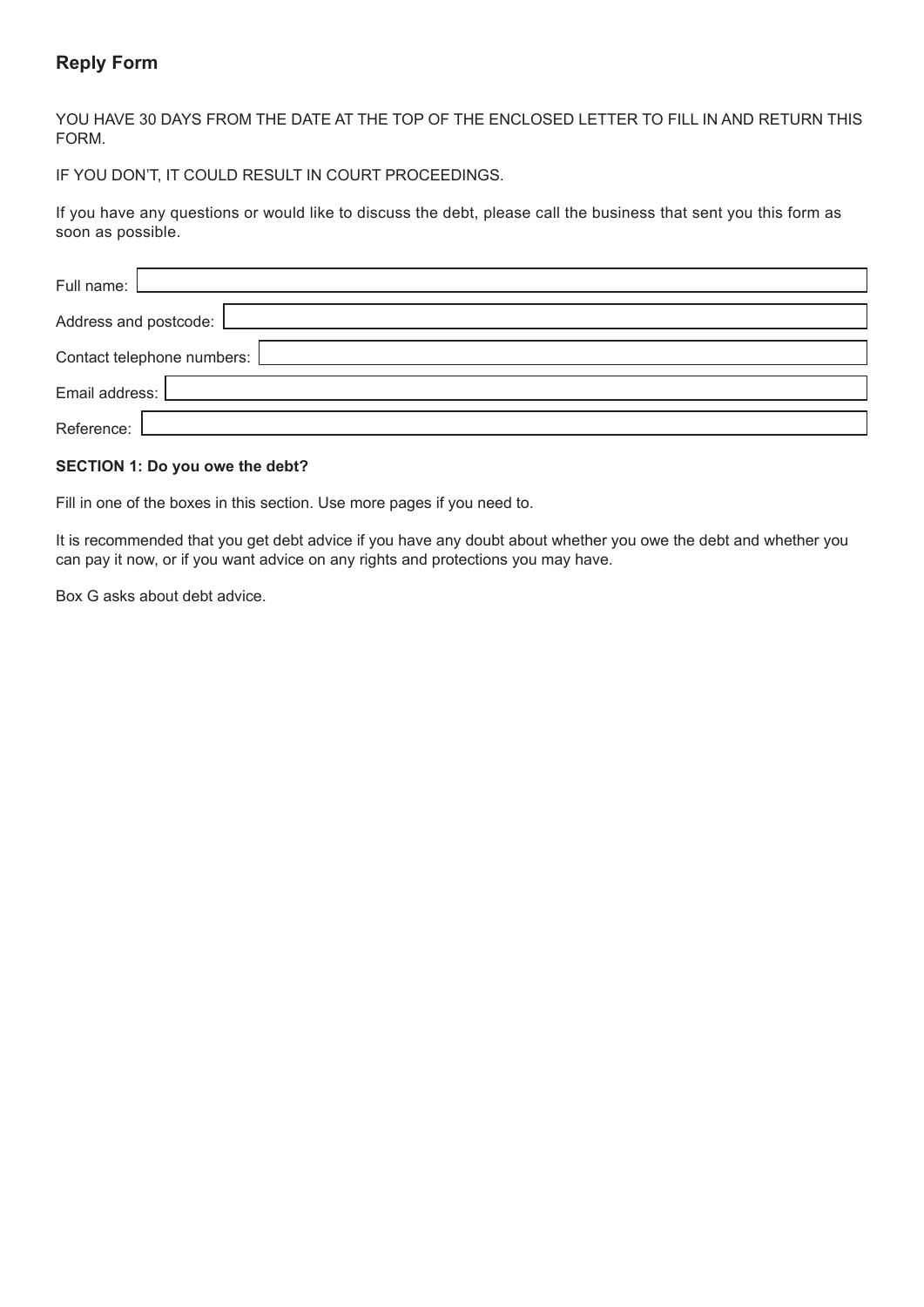#### **SECTION 1: Do you owe the debt?**

Fill in one of the boxes in this section. Use more pages if you need to.

It is recommended that you get debt advice if you have any doubt about whether you owe the debt and whether you can pay it now, or if you want advice on any rights and protections you may have.

Box G asks about debt advice.

| <b>Box A</b>                                                                                                                                                                                              |
|-----------------------------------------------------------------------------------------------------------------------------------------------------------------------------------------------------------|
| I agree I owe the debt.                                                                                                                                                                                   |
| Tick this box if you agree you owe the debt and agree the amount of the debt is correct.                                                                                                                  |
| IF YOU WILL PAY THE DEBT, GO TO SECTION 2.<br>IF YOU NEED DEBT OR LEGAL ADVICE, GO TO SECTION 3.                                                                                                          |
| <b>Box B</b>                                                                                                                                                                                              |
| I owe some of the debt, but not all of it.                                                                                                                                                                |
| Tick this box if you agree you owe some of the debt, but not all of it, for example if you think too much interest<br>has been added or you haven't been credited for payments you have made in the past. |
| £<br>The amount of the debt I owe to you is:                                                                                                                                                              |
| £<br>Say how much you think you owe.                                                                                                                                                                      |
| I don't owe any more than this because:                                                                                                                                                                   |
|                                                                                                                                                                                                           |
|                                                                                                                                                                                                           |
| Expla in on a separate piece of paper why you don't owe all of the debt. Give as much detail as possible and<br>provide copies of any supporting documents.                                               |
| IF YOU WILL PAY THE PART OF THE DEBT YOU OWE, GO TO SECTION 2.<br>IF YOU NEED DEBT OR LEGAL ADVICE, GO TO SECTION 3.<br>OTHERWISE, GO TO SECTION 4.                                                       |
|                                                                                                                                                                                                           |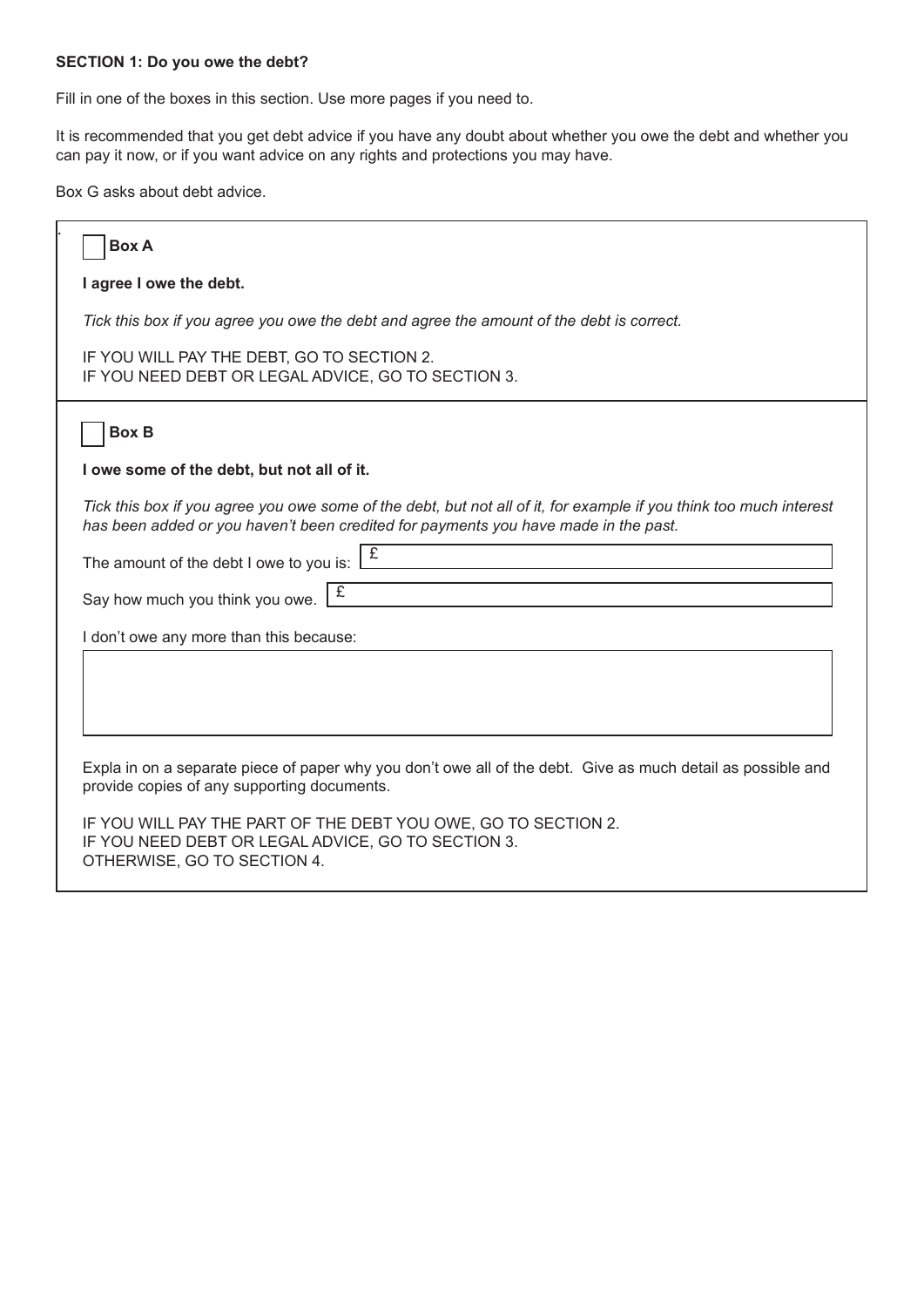#### **Box C**

#### **I don't know whether I owe the debt.**

*Tick this box if you're not sure whether you owe the debt and/or you need help from a debt advisor to work out whether you should pay.*

NOW GO TO SECTION 3.

#### **Box D**

 $\overline{\phantom{a}}$ 

#### **I dispute the debt.**

*Tick this box if you don't owe the debt, for example because the debt should be paid by someone else, because you have already paid it, or because there is a legal problem with the credit agreement.*

I dispute the debt because:

*Explain on a separate piece of paper why you dispute the debt. Give as much detail as possible and provide copies of any supporting documents.*

NOW GO TO SECTION 4.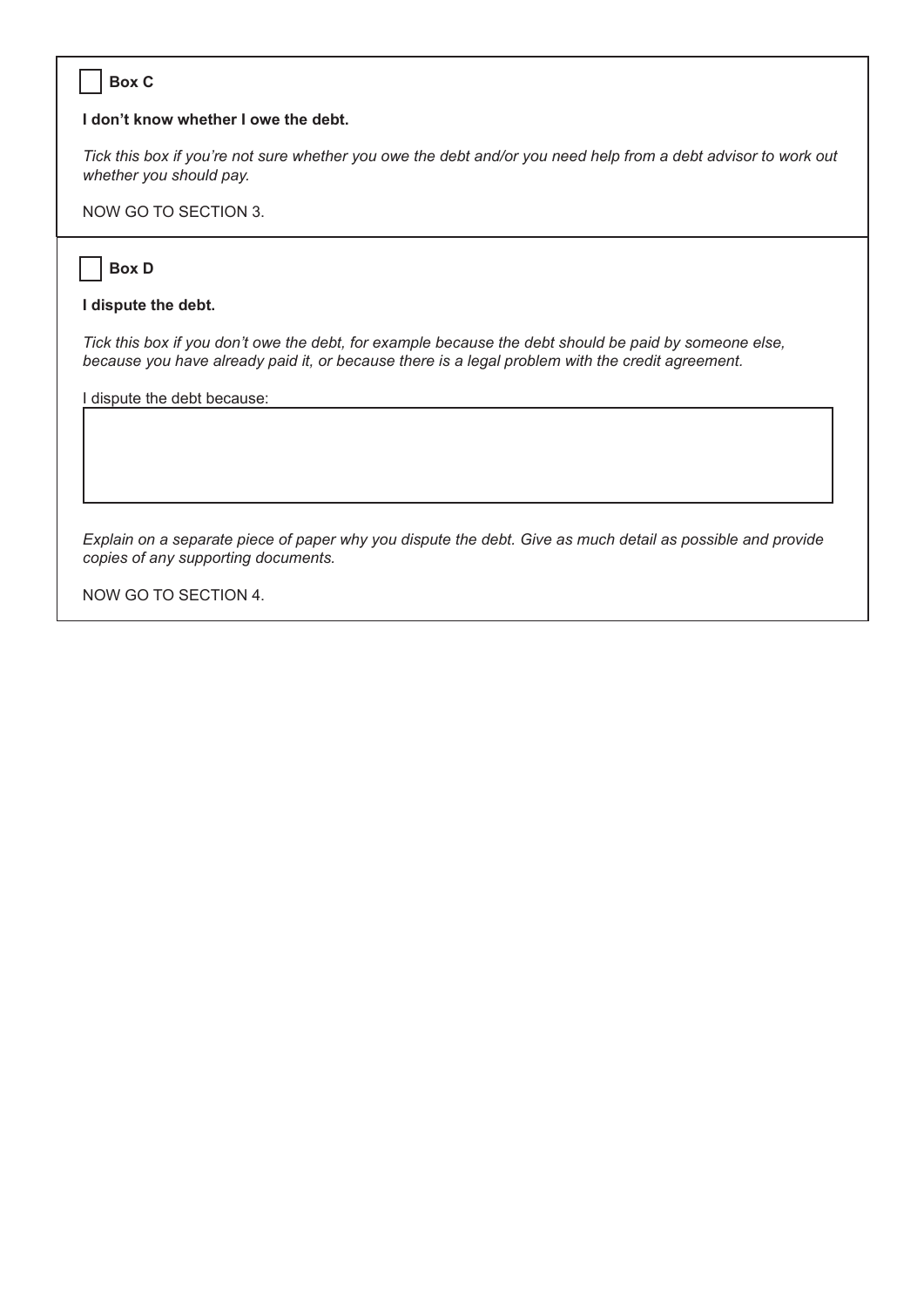#### **SECTION 2: How will you pay?**

Only complete this section if you ticked Box A or Box B in Section 1 and you want to pay now.

The letter from the business will tell you how to pay. Keep a record of the payments you make.

| <b>Box E</b>                                                                                                                                                                                                                                                          |
|-----------------------------------------------------------------------------------------------------------------------------------------------------------------------------------------------------------------------------------------------------------------------|
| I will pay what I owe now.                                                                                                                                                                                                                                            |
| Tick this box if you agree that you owe all of part of the debt and you are able to pay what you owe now. You<br>should pay using the payment details in the letter from the business. Keep a copy of any proof of payment you<br>receive.                            |
| <b>Box F</b>                                                                                                                                                                                                                                                          |
| I will pay, but I need time to pay.                                                                                                                                                                                                                                   |
| Tick this box if you agree that you owe all or part of the debt, but you can't pay right now.                                                                                                                                                                         |
| If you offer to make repayments, you must be able to afford them. You should consider getting debt advice<br>about how much you can afford to repay. If you are seeking debt advice, complete Section 3.                                                              |
| My proposals for repayment are:                                                                                                                                                                                                                                       |
|                                                                                                                                                                                                                                                                       |
| Explain on a separate piece of paper how you intend to pay the debt. Say how much you could pay now and<br>how you will pay the remainder. For example, say how much you could pay each week, fortnight or month and<br>when your first payment would be made.        |
| Explain on a separate piece of paper how you intend to pay the debt. Say how much you could pay now and<br>how you will pay the remainder. For example, say how much you could pay each week, fortnight or month and<br>when your first payment would be made.        |
| I have provided a Financial Statement showing my current financial situation:                                                                                                                                                                                         |
| No<br>Yes                                                                                                                                                                                                                                                             |
| To help the business ensure you can afford your proposed repayments, fill out the Financial Statement that is<br>attached to this form. You should also attach a copy of any budget or financial statement that a debt advice<br>organisation has helped you prepare. |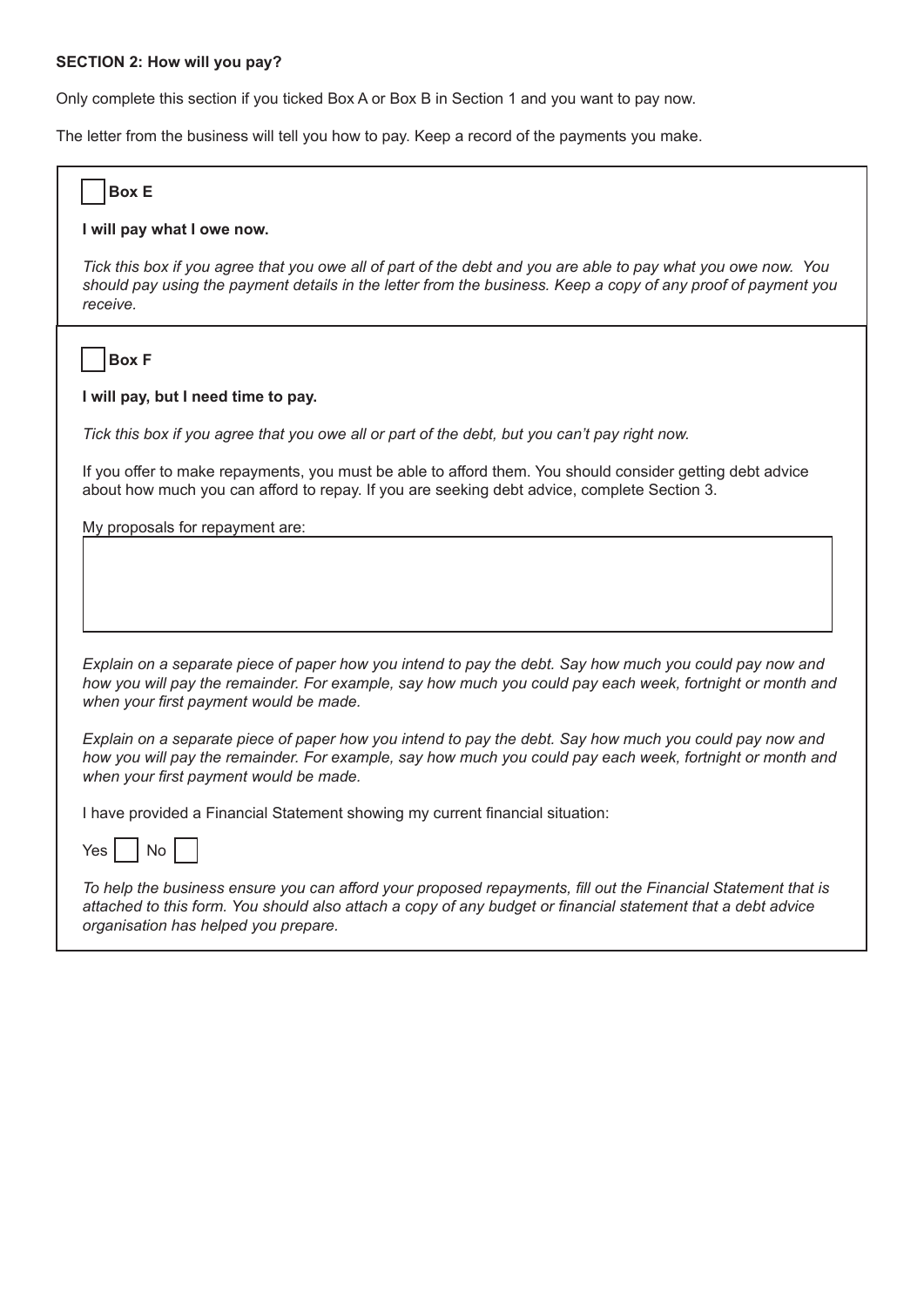### **SECTION 3: Do you intend to get, or are you already getting, debt advice?**

Only complete this section if you are getting debt advice about whether you owe the debt or whether you can afford to pay.

| <b>Box G</b>                                                                                                                                                               |
|----------------------------------------------------------------------------------------------------------------------------------------------------------------------------|
| I am getting or intend to get debt advice.                                                                                                                                 |
| I am getting advice from:                                                                                                                                                  |
|                                                                                                                                                                            |
|                                                                                                                                                                            |
| Insert the name and contact details of the person or organisation giving you advice.                                                                                       |
| I am getting advice about:                                                                                                                                                 |
|                                                                                                                                                                            |
|                                                                                                                                                                            |
| Explain on a separate piece of paper what you are getting advice about, for example whether you owe the<br>debt or how you could pay.                                      |
| I have an appointment with an adviser on:                                                                                                                                  |
|                                                                                                                                                                            |
| If you have an appointment with a debt adviser, give the appointment date and time.                                                                                        |
| I can't obtain advice within 30 days of returning this Reply Form because:                                                                                                 |
|                                                                                                                                                                            |
| If it will take you longer than 30 days to get debt advice, explain on a separate piece of paper the reason for<br>the delay and when you expect advice will be available. |
| NOW COMPLETE SECTION 4.                                                                                                                                                    |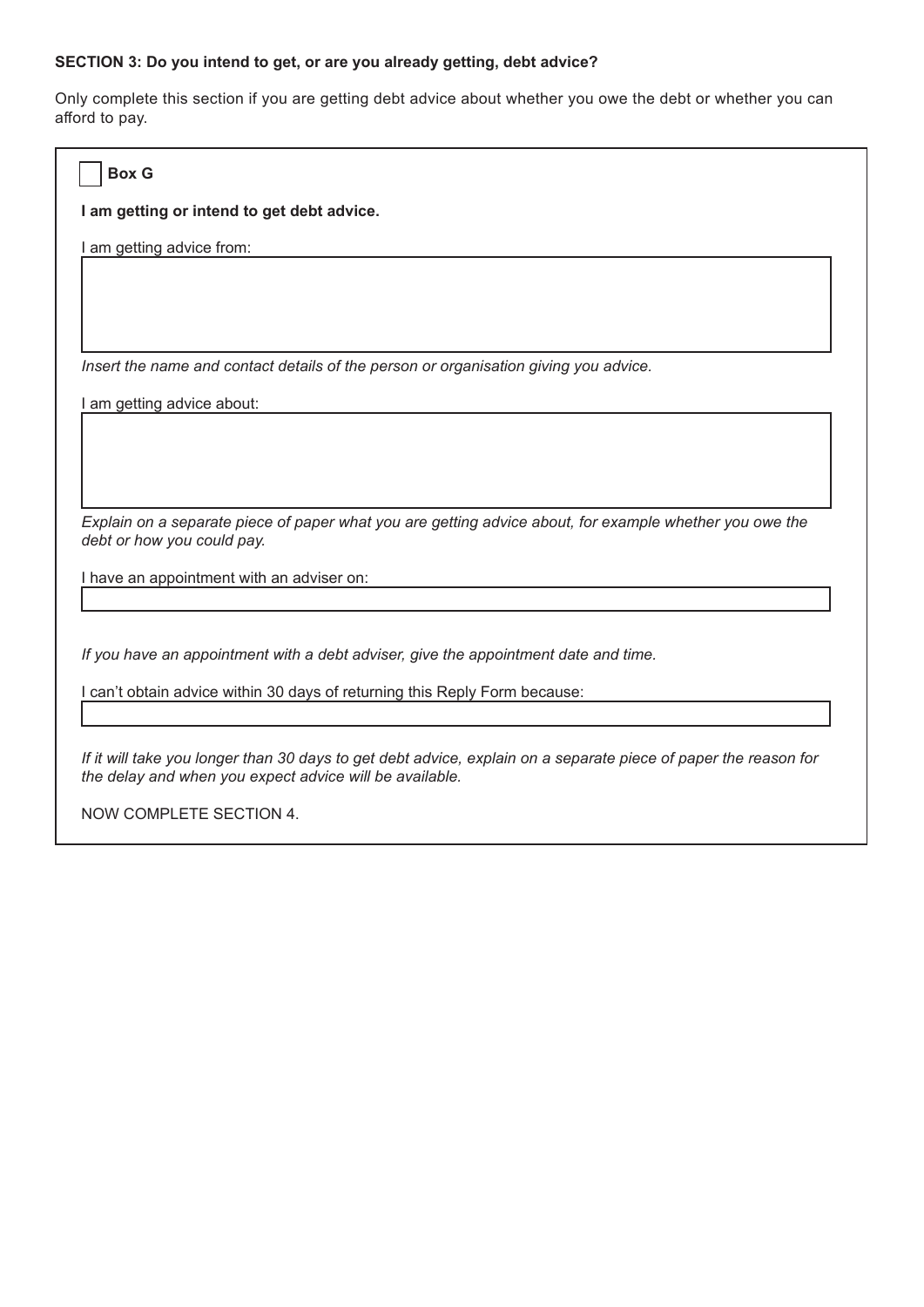#### **SECTION 4: What documents are you sending with this form? What information do you need?**

Complete the boxes below if you want to provide or get more information.

| <b>Box H</b>                                                                                                                                                                                                     |
|------------------------------------------------------------------------------------------------------------------------------------------------------------------------------------------------------------------|
| I have provided documents.                                                                                                                                                                                       |
| Tick this box if you want to provide documents about the debt, for example you might want to provide a letter<br>showing you have an appointment for debt advice or a receipt showing you paid some of the debt. |
| I have enclosed the following documents:                                                                                                                                                                         |
|                                                                                                                                                                                                                  |
|                                                                                                                                                                                                                  |
| Describe on a separate piece of paper the documents you have provided and why they are important.                                                                                                                |
|                                                                                                                                                                                                                  |
| <b>Box</b> I                                                                                                                                                                                                     |
|                                                                                                                                                                                                                  |
| I need more documents or information.                                                                                                                                                                            |
| I need a copy of:                                                                                                                                                                                                |
|                                                                                                                                                                                                                  |
|                                                                                                                                                                                                                  |
|                                                                                                                                                                                                                  |
| Additional documents or information that you might need could include:                                                                                                                                           |
| A copy of the written contract for the debt                                                                                                                                                                      |
| A full statement of account, including details of all interest and charges included on the outstanding<br>balance of the debt, explaining how they have been calculated, and any payments already made toward    |
| the debt                                                                                                                                                                                                         |
| A calculation of the interest claimed<br>The annual or daily rate of interest                                                                                                                                    |
| A description of the nature and amount of any administrative charges included in the debt                                                                                                                        |
| A copy of the notice of assignment of the debt                                                                                                                                                                   |
|                                                                                                                                                                                                                  |
| Signature:<br>Date:                                                                                                                                                                                              |
| Print name:                                                                                                                                                                                                      |

*Sign and date this Reply Form once you've filled it in. Then send it to the address given in the letter from the business.*

Make sure you keep a copy of this form for reference in the future.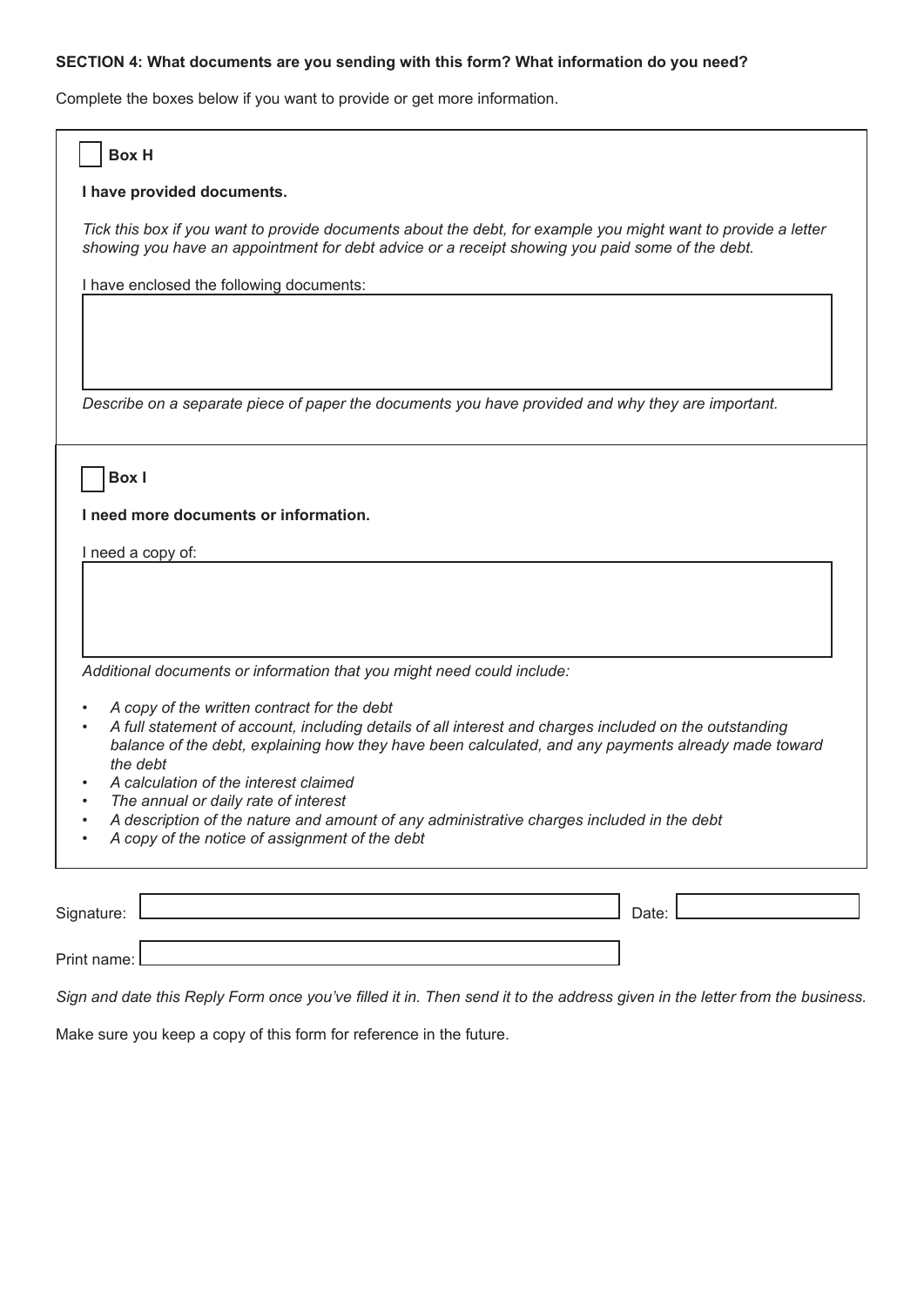## **Financial statement**

#### *Personal details*

| Name:     |  |
|-----------|--|
| DOB:      |  |
| Address:  |  |
| Postcode: |  |

| Dependent children:                                                                                        | Under 16: | $16-18$ |
|------------------------------------------------------------------------------------------------------------|-----------|---------|
| Other dependants:                                                                                          |           |         |
| Number in household:                                                                                       |           |         |
| Housing status (i.e. owner, tenant etc.)                                                                   |           |         |
| Employment status (i.e. employed, unemployed, self-<br>employed, retired, not working due to illness etc.) |           |         |

#### *Income*

|                       | Amount (£) |
|-----------------------|------------|
| l Total income:       |            |
| Total outgoings:      |            |
| (Income - outgoings): |            |

#### *Monthly income*

|                              | Amount $(E)$ |
|------------------------------|--------------|
| Earnings:                    |              |
| Benefits and tax credits:    |              |
| Pensions:                    |              |
| Other income:                |              |
| <b>Total monthly income:</b> |              |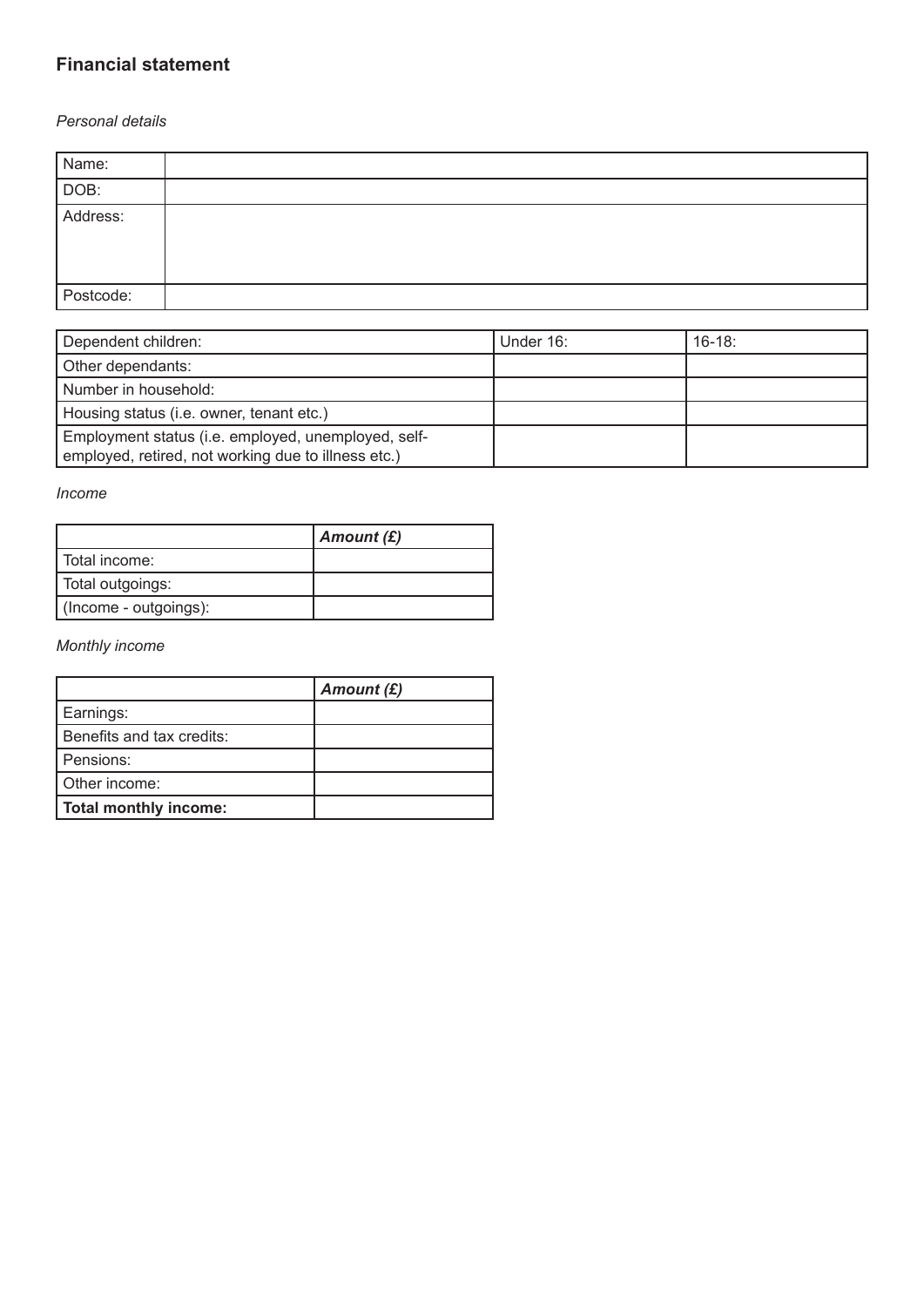*Monthly outgoings (fixed)*

|                         | Amount $(E)$ |
|-------------------------|--------------|
| Home and content:       |              |
| Utilities:              |              |
| Water:                  |              |
| Care and health costs:  |              |
| Transport and travel:   |              |
| Pensions and insurance: |              |
| Professional costs:     |              |
| Other essential costs:  |              |
| Total (fixed costs):    |              |

*Monthly outgoings (flexible)*

|                                                  | Amount $(E)$ |
|--------------------------------------------------|--------------|
| Communications and leisure:                      |              |
| Food and housekeeping:                           |              |
| Personal costs:                                  |              |
| l Total flexible costs:                          |              |
| Total monthly outgoings (fixed<br>and flexible): |              |

*Savings*

|                               | $\vert$ Amount (£) |
|-------------------------------|--------------------|
| ∣ Total savings               |                    |
| Monthly savings contribution: |                    |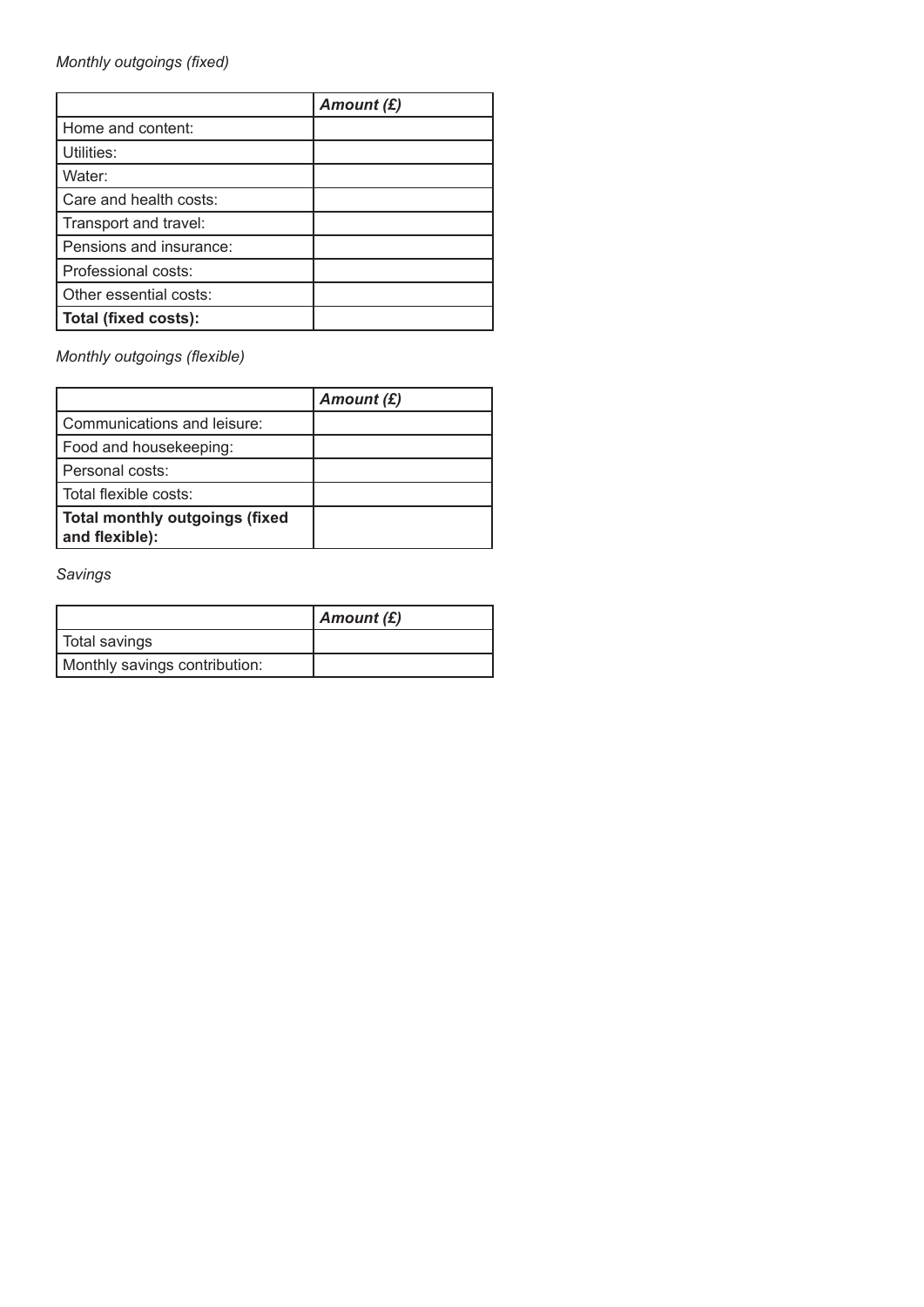| <b>Creditor</b> | Owned $(f)$ | CCJ (yes/no) | Offer |
|-----------------|-------------|--------------|-------|
|                 |             |              |       |
|                 |             |              |       |
|                 |             |              |       |
|                 |             |              |       |
|                 |             |              |       |
|                 |             |              |       |
|                 |             |              |       |
|                 |             |              |       |
|                 |             |              |       |
|                 |             |              |       |
|                 |             |              |       |
|                 |             |              |       |
|                 |             |              |       |
|                 |             |              |       |
|                 |             |              |       |
|                 |             |              |       |
|                 |             |              |       |
|                 |             |              |       |
|                 |             |              |       |
|                 |             |              |       |
|                 |             |              |       |
|                 |             |              |       |
|                 |             |              |       |
|                 |             |              |       |
|                 |             |              |       |
|                 |             |              |       |
|                 |             |              |       |
|                 |             |              |       |
|                 |             |              |       |
|                 |             |              |       |
|                 |             |              |       |
|                 |             |              |       |
|                 |             |              |       |
|                 |             |              |       |
|                 |             |              |       |
|                 |             |              |       |
|                 |             |              |       |
|                 |             |              |       |
|                 |             |              |       |
|                 |             |              |       |
|                 |             |              |       |
|                 |             |              |       |
|                 |             |              |       |
|                 |             |              |       |
|                 |             |              |       |
|                 |             |              |       |
|                 |             |              |       |
|                 |             |              |       |
|                 |             |              |       |
|                 |             |              |       |
|                 |             |              |       |
|                 |             |              |       |
|                 |             |              |       |
|                 |             |              |       |
|                 |             |              |       |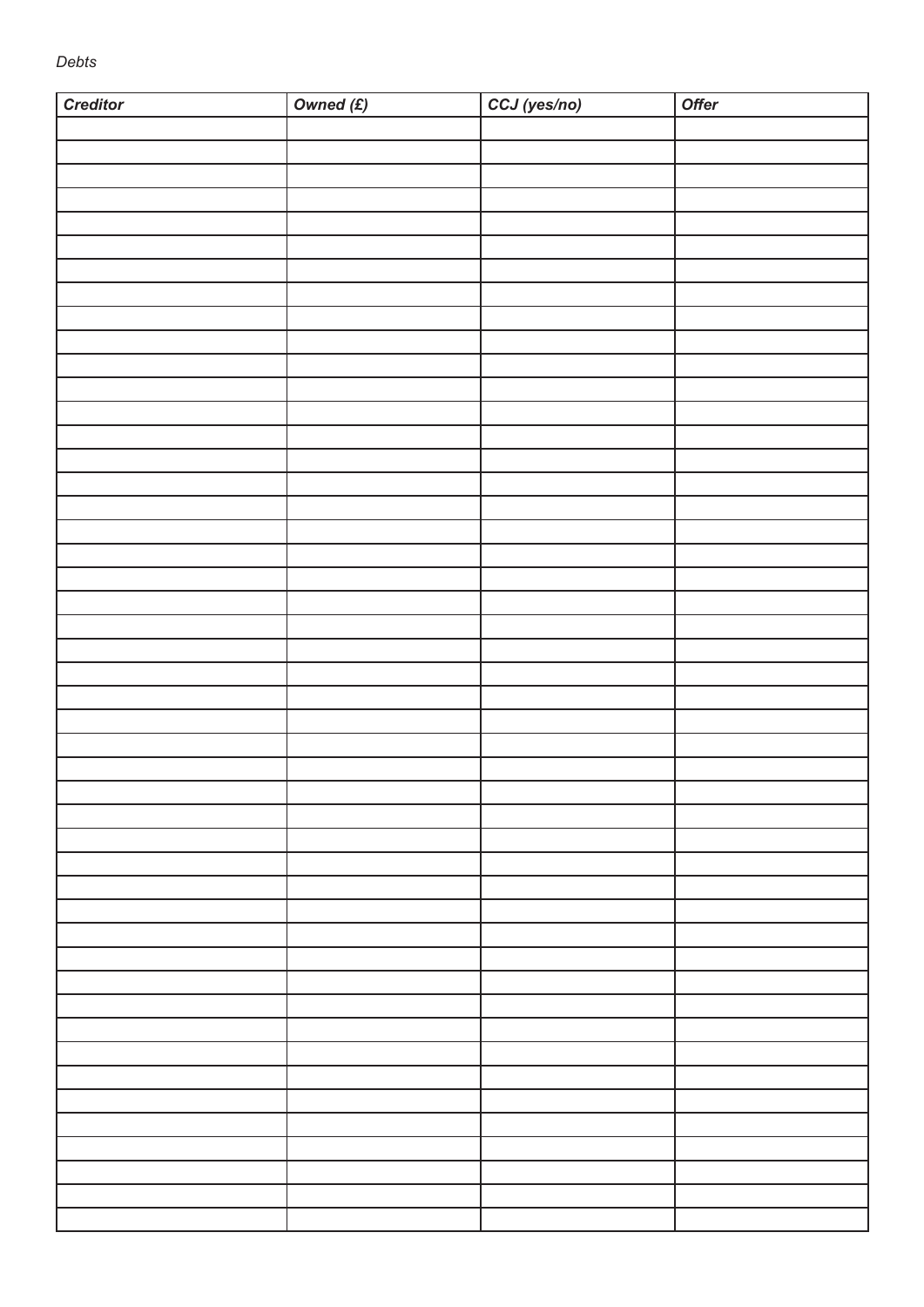*(Use additional paper if necessary)*

### THIS FINANCIAL STATEMENT IS AN ACCURATE RECORD OF THE INFORMATION PROVIDED.

Signature: Date: Date: Date: Date: Date: Date: Date: Date: Date: Date: Date: Date: Date: Date: Date: Date: Date: Date: Date: Date: Date: Date: Date: Date: Date: Date: Date: Date: Date: Date: Date: Date: Date: Date: Date: D

 $\overline{\phantom{a}}$ 

Print name: